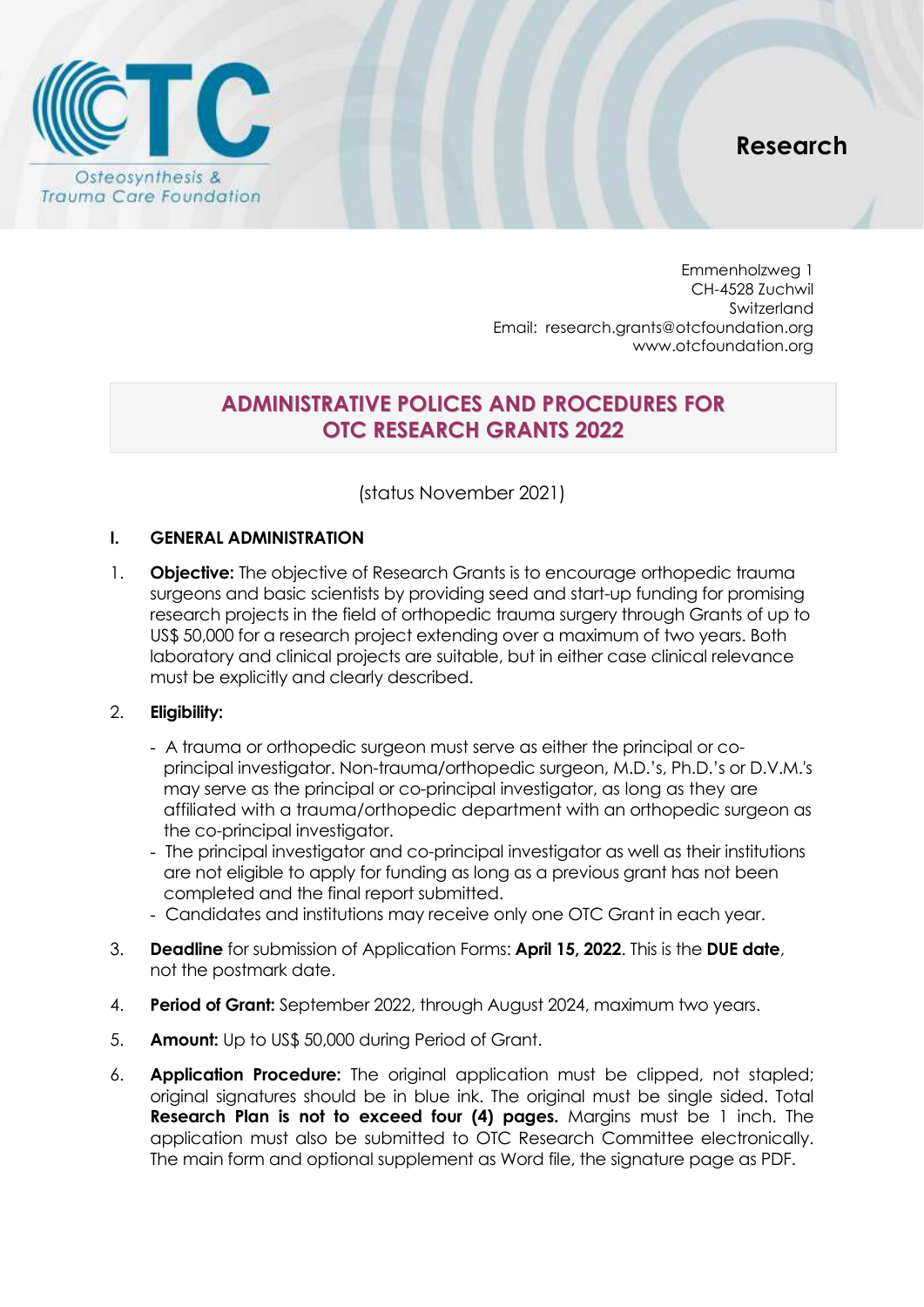### 7. **Application Items Required:**

- Electronic application (e-mail) must arrive by the **April 15, 2022** deadline.
- Provide Animal IACUC approval, or equivalent according to your national regulations, if applicable.
- Provide Human IRB / Ethical Committee statement, or equivalent according to your national regulations, if applicable.
- Provide statement clarifying the role of the orthopedic surgeon in the project.
- 8. **Notification of Award and Contracts:** The OTC Foundation will notify each applicant by email until **July 31, 2022**. Contracts will be offered immediately thereafter.
- 9. **Submission Instructions:** Complete applications (application form and optional appendix as Word file; signature page as PDF) should be submitted to: [research.grants@otcfoundation.org](mailto:research.grants@otcfoundation.org)

*\*\*\*\* Submissions failing to follow the guidelines or instructions will not be considered. \*\*\*\**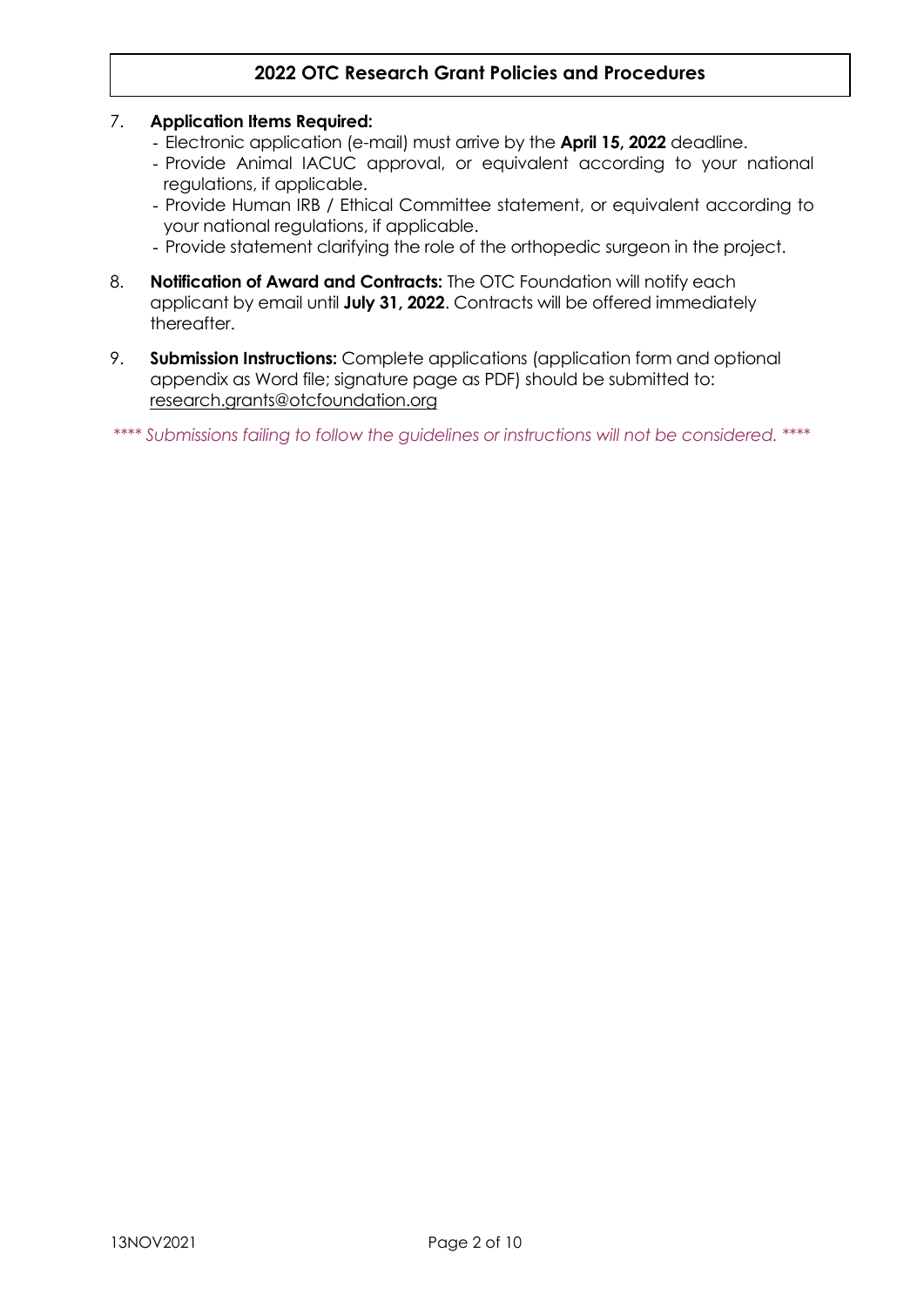### **II. INSTRUCTIONS FOR COMPLETING FULL-LENGTH RESEARCH GRANT APPLICATION**

- **A.** Sections 1 and 7:
	- 1. Section 1 is the cover sheet for the entire application. Please complete all sections.
	- 2. The principal investigator or co-principal investigator must be a trauma or orthopedic surgeon.
	- 3. Please enter specific titles, departments, addresses, telephone and fax numbers, where requested.
	- 4. Signatures are required for principal and co-principal investigator (section 7). The (co-)applicants need to sign themselves. No per order signatures are permitted. **No Grant money will be transferred without a fully completed sign-off sheet.**
- **B.** Section 2:
	- 1. Provide a Curriculum Vitae of the Principal and Co-principal investigator (section 3). Do not exceed 1 page per biosketch.
- **C.** Research Plan (Section 3):
	- 1. Complete this section on continuation pages, giving details following the outline below. **The total proposal (section 3.1 through 3.9) may not exceed four (4) pages. One page containing only Tables and/or Figures may be submitted as supplement**.
		- a. Project Title (section 3.1): provide a clear project title (max. 200 characters).
		- b. Executive Summary (section 3.2): Provide a maximum 2,500 characters abstract for project summary. State the application's broad, long-term objectives and specific aims, making reference to the trauma care relatedness of the project. Describe concisely the research design and methods for achieving these goals. A timeline should be provided. Avoid summaries of past accomplishments and the use of the first person. This description is meant to serve as a succinct and accurate description of the proposed work when separated from the application. This summary will be released to the public (OTC website or research book).
		- c. Background (section 3.3): Summarize important results to date obtained by others on the problem, citing publications. Clinical relevance must be explicitly, specifically, and clearly noted. In general suggesting that the work will "increase our understanding", will not be considered an adequate explanation. Rather, the relevance must be in terms of how the work will change the way we think about clinical problems and how we may treat patients.
		- d. Specific Aims and Hypotheses (section 3.4): Provide testable, null hypothesis(es) with a concise statement of the aims of the proposed research (should not exceed one page).
		- e. Pilot and/or previous data (section 3.5): Describe briefly any work you have done that is particularly pertinent. On projects where human subjects are placed at some risk, where animals are used for experimentation, or where there is a laboratory methodology with which the applying institution has not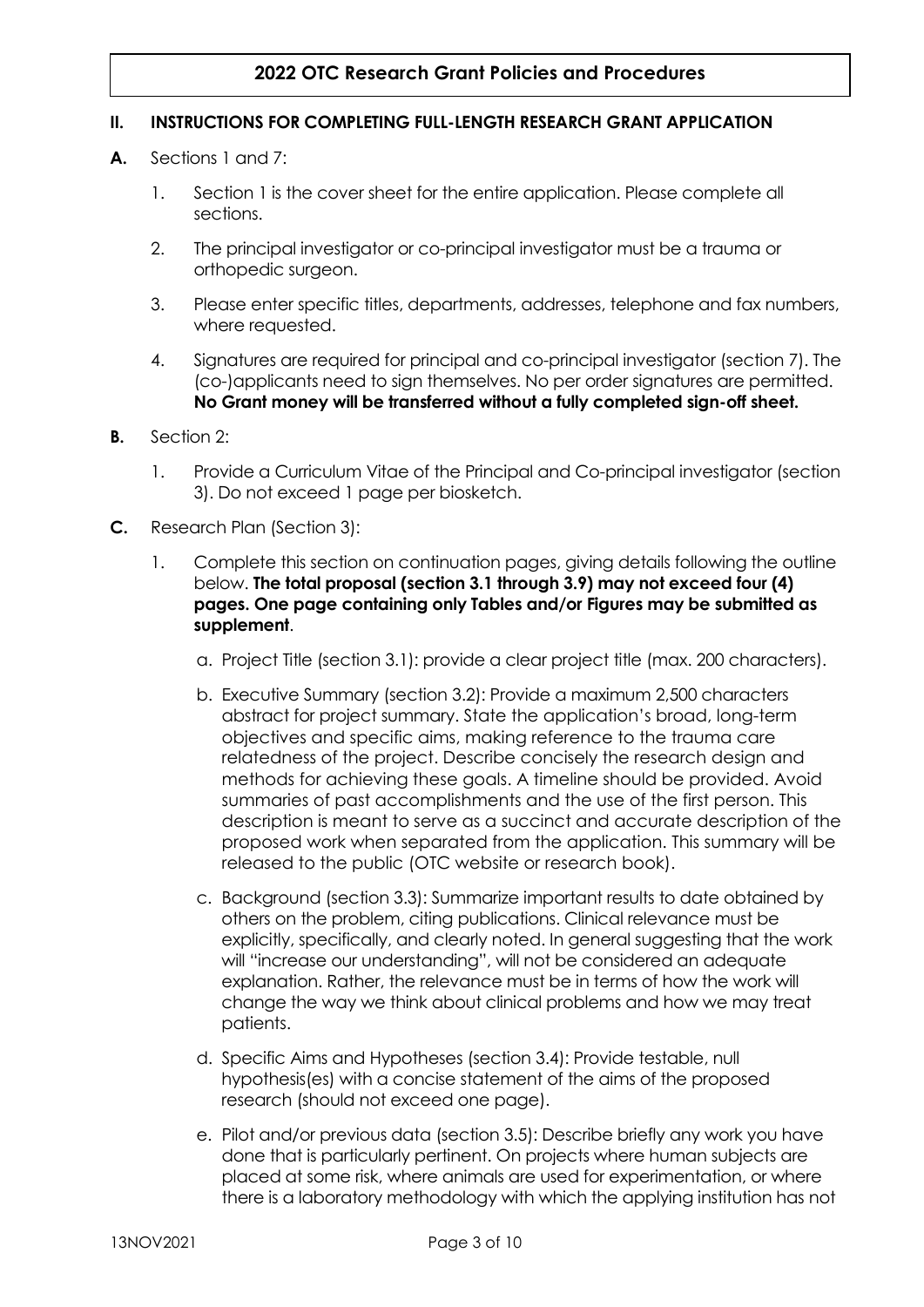had well documented experience, the investigator is encouraged to submit data from a pilot study.

- f. Research Design and Methods (section 3.6-3.8): Give details of your research plan, including how the results will be analyzed. For each specific aim mentioned in "d", show how your plan is expected to fulfill the aim. Please include an estimated timetable. Also, include the method of statistical analysis, if relevant (section 3.8). Power calculations with clearly delineated assumptions to justify the study sample size, and therefore the cost of the Grant, are expected (section 3.7).
- g. Clinical Relevance (section 3.9): Provide one paragraph that explicitly and clearly describes how your research project will impact the clinical practice of trauma/orthopedics. Describe how your project will change the way we think about clinical problems or how we treat them.
- h. Relevant publications of the research group (section 3.10): List a maximum of 10 recent publications of the research group that are relevant for the research topic.
- i. Literature Cited (section 3.11): List the references used in the application, including author list and full titles. This section is restricted to 20 references.
- **D.** Sections 4:
	- 1. Human Subjects (section 4.1) Attach a Human IRB statement, Ethics Committee approval or equivalent according to your national regulations, if applicable. Ethics approval is required for any study involving patients or patient materials.
	- 2. Vertebrate Animals (section 4.2) Attach a Vertebrate Animal IACUC approval or equivalent according to your national regulations, if applicable.
- **E.** Sections 5 and 6:
	- 1. Enter budgets for research period in section 5.
	- 2. Personnel (section 5.1): State what each person will be doing. No salary can be requested for the principal investigator or co-principal investigator.
	- 3. Permanent equipment (section 5.2): Any major piece of equipment or apparatus costing more than \$500 should be itemized, and justifications made. Permanent office equipment cannot be charged against the grant, unless justified reasonably.
	- 4. Consumable supplies (section 5.3): Glassware, chemicals, supplies and all expendable materials may be grouped in this category under appropriate subheading.
	- 5. Animal charges, core facility fees, and fees for special procedures must be itemized (section 5.4).
	- 6. No travel funds can be charged against the Grant.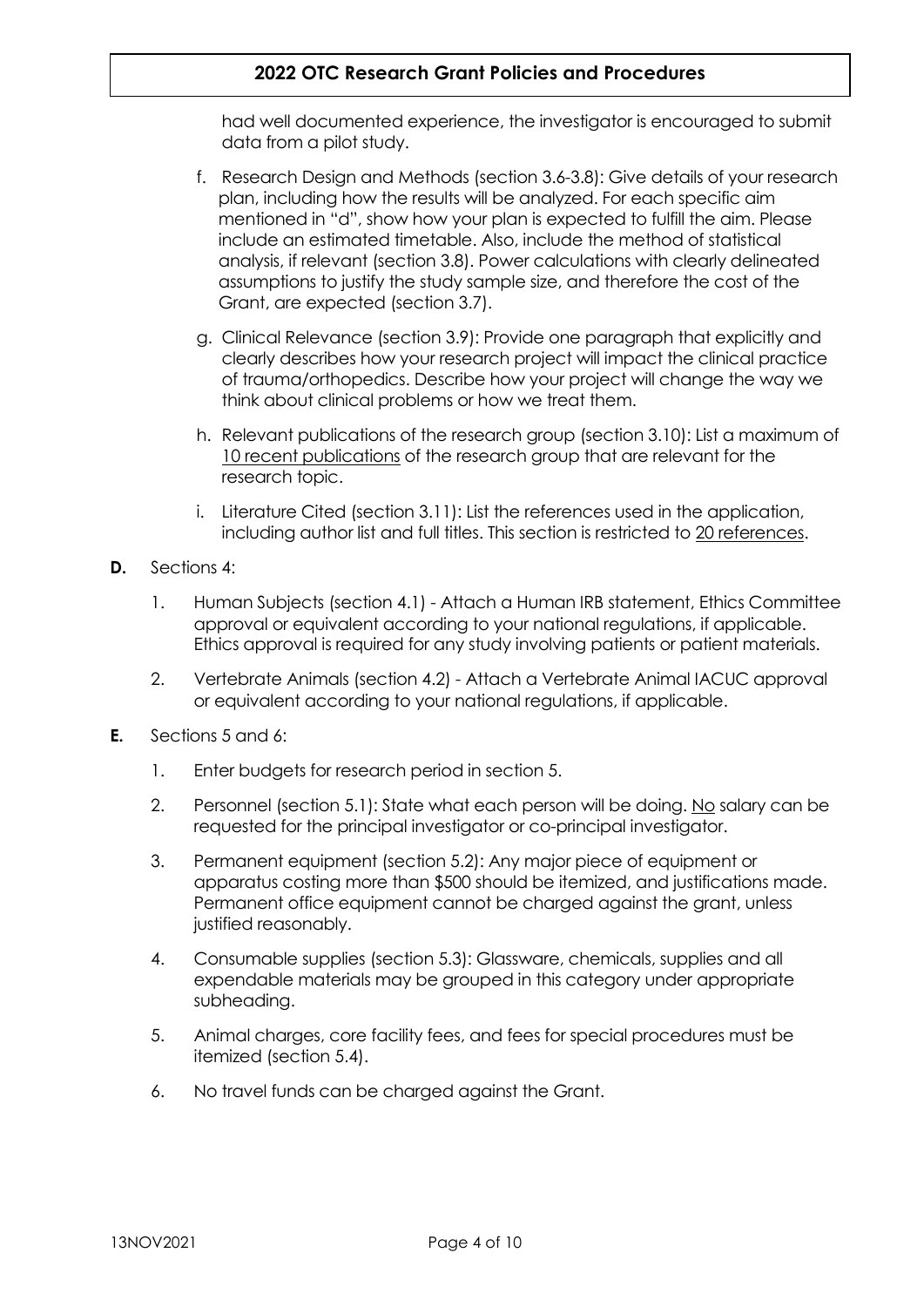- 7. All other expenses (section 5.5):
	- Publication costs, including up to 200 reprints, without covers, of any paper carrying the credit line "Aided by a Grant from the Osteosynthesis and Trauma Care (OTC) Foundation" may be charged against the Grant if the principal investigator so desires.
	- No overhead or indirect costs can be charged against the Grant.
- 8. Other financial support (section 6.1): Provide information on other support in the format shown. List any research funding relevant to this topic and/or project, the Principal Investigator, Co-Principal Investigator, and other investigators have received or have applied for.
- **G.** Correspondence:

Completed application and required copies should be directed to:

[research.grants@otcfoundation.org](mailto:research.grants@otcfoundation.org)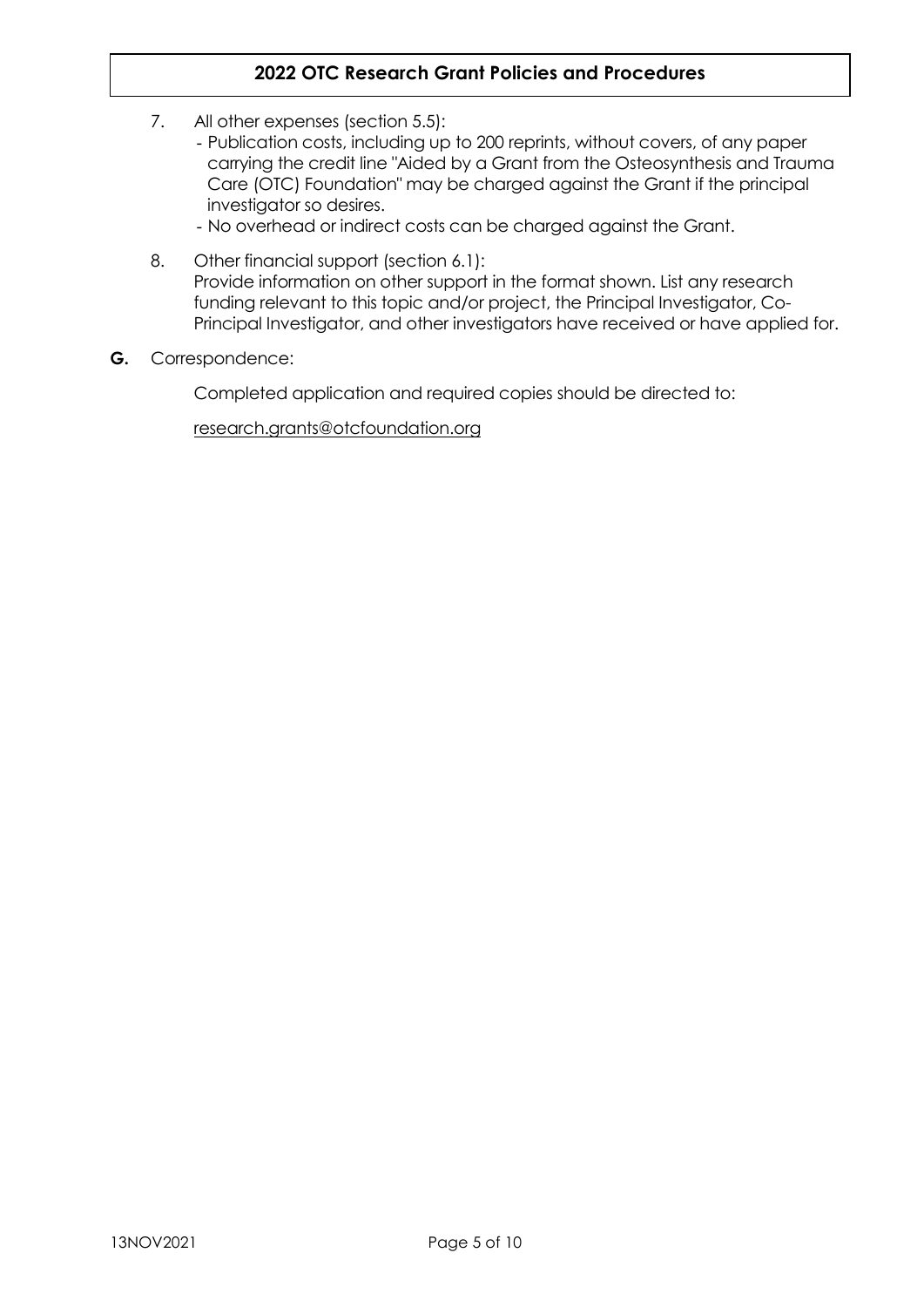### **III. GUIDELINES**

- **A.** Procedures and Policies
	- 1. Facilities to be provided by Grantee Institution:
		- a. Grantee institution is expected to provide all necessary, basic facilities and services. These include the facilities and services that normally could be expected to exist in any institution qualified to undertake trauma and orthopedic research.
		- b. In particular, it is expected that the Grantee institution will provide, whether from its own funds or from Grant funds other than those of the OTC, the following, unless otherwise specifically agreed upon:
			- (1) Laboratory space
			- (2) Maintenance service, including maintenance, supplies and service contracts
			- (3) Telephone services
			- (4) Library service, including subscriptions to periodicals and the purchase of books
			- (5) Laboratory furniture
			- (6) Salary of principal investigator, co-principal investigator and of secretarial personnel
			- (7) All travel expenses of personnel working under the Grant
			- (8) Worker's compensation, public liability or other hazard and special insurance
			- (9) Office equipment (\*)
			- (10) Employee group life, disability, medical expense or hospitalization insurance
			- (11) Lantern slides, color plates, etc.
			- (12) Hospital bed expense, nursing or related services, even though used for research studies.
			- (13) Indirect Costs
			- (14) Tuition expenses of personnel on Grant.

(\*) The OTC Foundation finds that permanent office equipment such as computers, scanners, printers, etc., in principally cannot be charged against a grant. Exceptions can be made, but only if justified reasonably.

- 2. As a matter of policy, OTC funds may not be used for remodeling or building construction costs.
- 3. Ownership of the Equipment Equipment purchased under OTC Grants becomes the property of the institution, unless otherwise specified by the OTC before termination of the Grant or its extensions.
- **B.** Budget Policies and Reports
	- 1. Grant Term: Upon notification of Grant award, grantees must send in the signed grant letter and a fully singed signoff sheet within ninety (90) days. All Grants must be disbursed within one year of award of the Grant. Further, all research activities must be completed within two years of award of the Grant.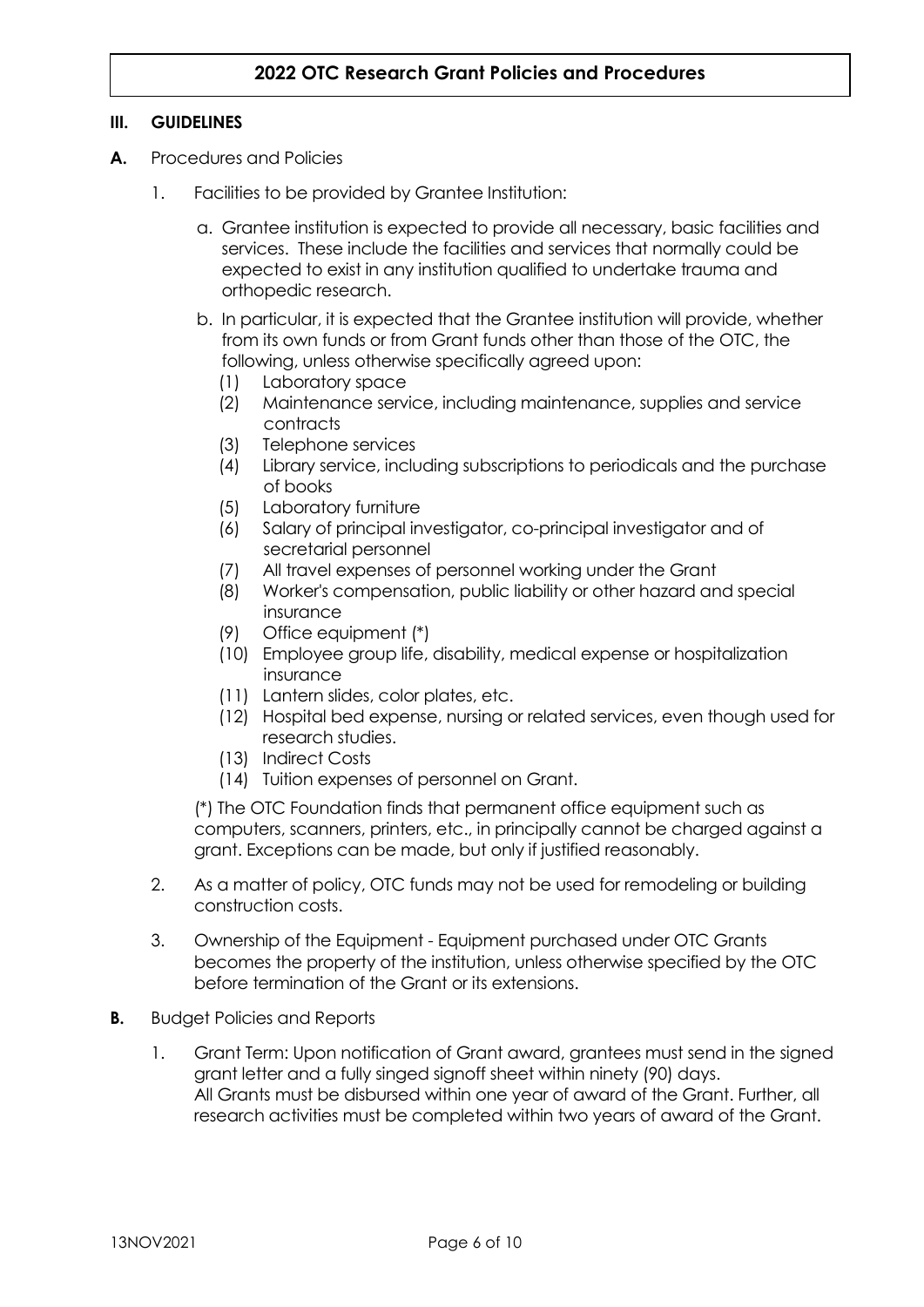- 2. If approved budget is less than that requested, budget forms will be sent to Grantee when notification of award is made. These forms must be completed, signed by the principal investigator and financial officer of the institution, and returned to the OTC for approval, within thirty (30) days after notification.
- 3. Financial Report: Reports of expenditures must be prepared every twelve months, be signed by the responsible financial officer, and submitted to the OTC for approval with accompanying documents. The approved financial report is returned to the financial officer. Expenses must be submitted by category, i.e., Salary and Wages, Equipment, Supplies, Animals, Other.
- 4. Ten percent (10%) of Grant funds will be withheld until the final report of expenses and the final report of the research are received at the OTC. Upon receipt of both reports, withheld funds will be sent to the Grantee institution. In case of Grants with more than one year Grant period, the same will apply to each individual year of the Grant period.
- 5. At expiration of Grant, any unexpended fund of \$100 or more less any noncancellable obligations which have been subject to OTC prior approval and do not exceed the budget, must be refunded to the OTC within sixty (60) days together with the final report of expenditures and accompanying documentation, properly submitted.
- 6. Grantee must request permission and receive written approval from the OTC prior to making any changes to approved budget.
- 7. Grantee may terminate a Grant prior to normal expiration date by notifying the OTC in writing and stating the reasons for termination. Unexpended funds must be returned to the OTC within sixty (60) days, together with a final report of expenditures.
- **C.** Policy on Delinquent Financial/Research Reports

The OTC reserves the right to deny additional Grants to any institution where after proper notification, an investigator has not submitted his/her final reports, and/or the financial officer has not submitted the final report of expenses, as required by OTC. This policy will be enforced when reports are six (6) months past the final due date. Upon receipt of these reports, the institution shall again become eligible for OTC Grants.

- **D.** Policy on Animals in Research
	- 1. Use of animals and institution must justify number requested for project. If applicable, provide IACUC approval or equivalent according to your national regulations, regarding use of and number of animals requested for project.
	- 2. All animals used in research supported by OTC Grants must be acquired lawfully and be transported, cared for, treated and used in accordance with existing laws, regulations and guidelines. Scientists and institutions must make decisions as to the kind and sources of animals that are most appropriate for particular studies. OTC policy requires that such decisions be subject to institutional and peer review for scientific merit and ethical concerns and that appropriate assurances be given that NIH principles or equivalent according to your national regulations, governing the use of animals are followed.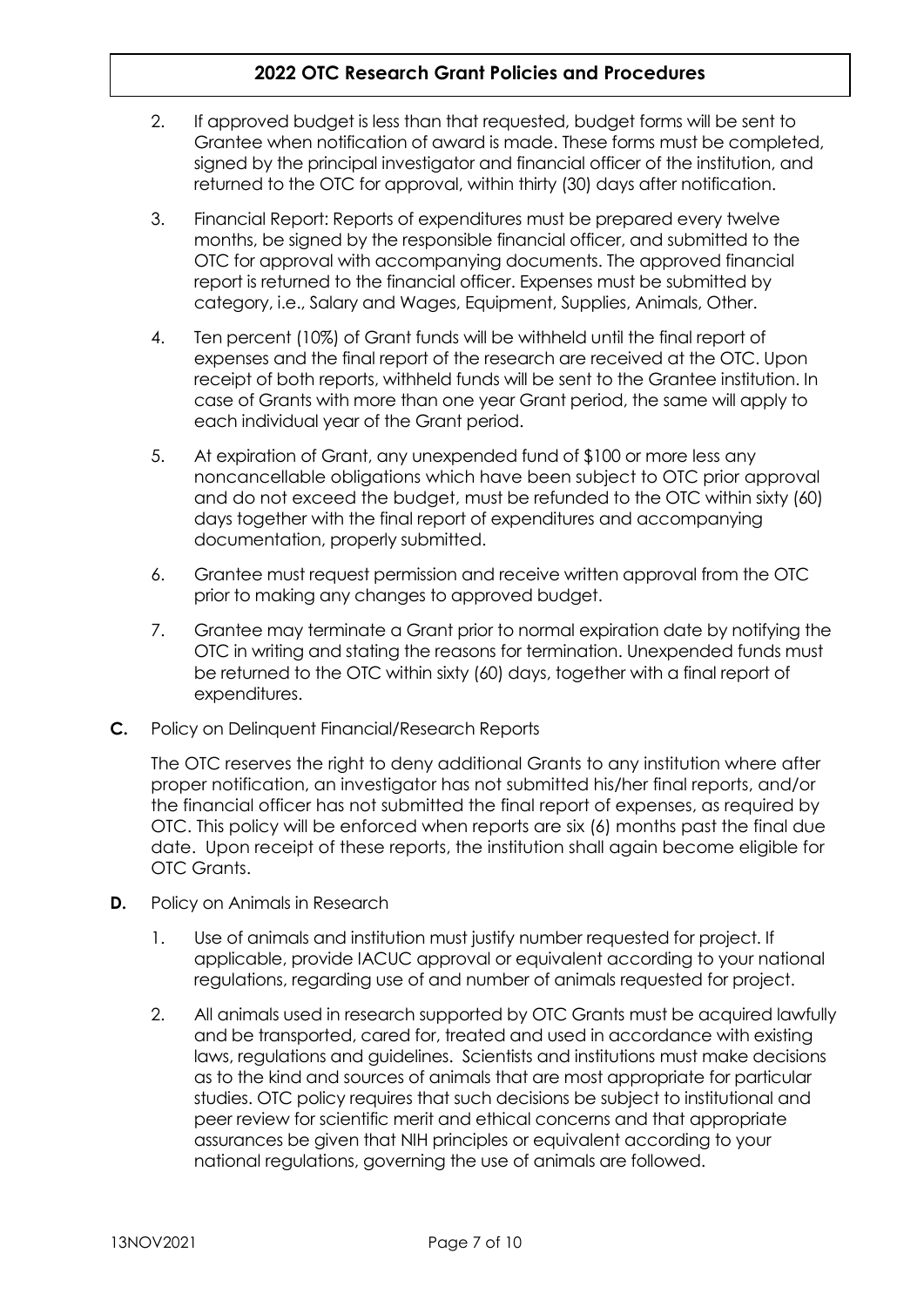- **E.** Policy on Human Subjects in Research
	- 1. Use of human subjects and sample size must be justified. If applicable, IRB statements or equivalent according to Grantee's national regulations, from institution's human subjects committee must be provided. IRB approval is required for use of any material (e.g., radiographs, laboratory results), which could lead to identification of individual patients; some institutions allow expedited review.
	- 2. OTC Grantees are entrusted to assure adequate protection of human subjects. NIH regulations or equivalent according to your national regulations regarding human subjects should be followed.
- **F.** Policy on Transfer of Grant

If the principal investigator moves to a new institution, he/she must submit a letter detailing resources, personnel and curriculum vitae of investigators at the new institution. The OTC Research Committee shall review the request to determine whether the change in institution is approved, and respond to the principal investigator.

**G.** Policy on Changing Aims of Grant

If the principal investigator and collaborators find that the original aims of the Grant cannot be accomplished, and that to continue the project substantial changes in aims or methodology must be considered, the principal investigator must write to OTC, requesting permission to change the procedure and state the reasons for the change. The OTC Research Committee will respond to the principal investigator.

- **H.** Progress Report
	- 1. Grantees must submit a brief progress report at the completion of 12 months past contract sign-off. This allows time to set up the project and report on the progress to date.
	- 2. In case of Grant periods of more than one year, annual progress reports must be submitted sixty days after termination of one and two years past sign-off.
	- 3. Progress reports should be sent to the OTC by e-mail.
	- 4. This Progress Report must detail the specific research work and activities undertaken to date with the Grant funding. This Progress Report must also detail all related expenditures of Grant funding acc. to section 7.
- **I.** Final Reports
	- 1. Grantees are required to submit the Final Report to the OTC sixty days after termination of the Grant or they may submit a preliminary report in sixty days followed by the Final Report four months later, giving the investigator six months to complete the report.

The scientific report of the Final Report should refer to the original proposal so the reviewer can determine whether or not the goals of the research were accomplished. This mechanism will assure continuance of a quality control program that meets the highest scientific and academic standards.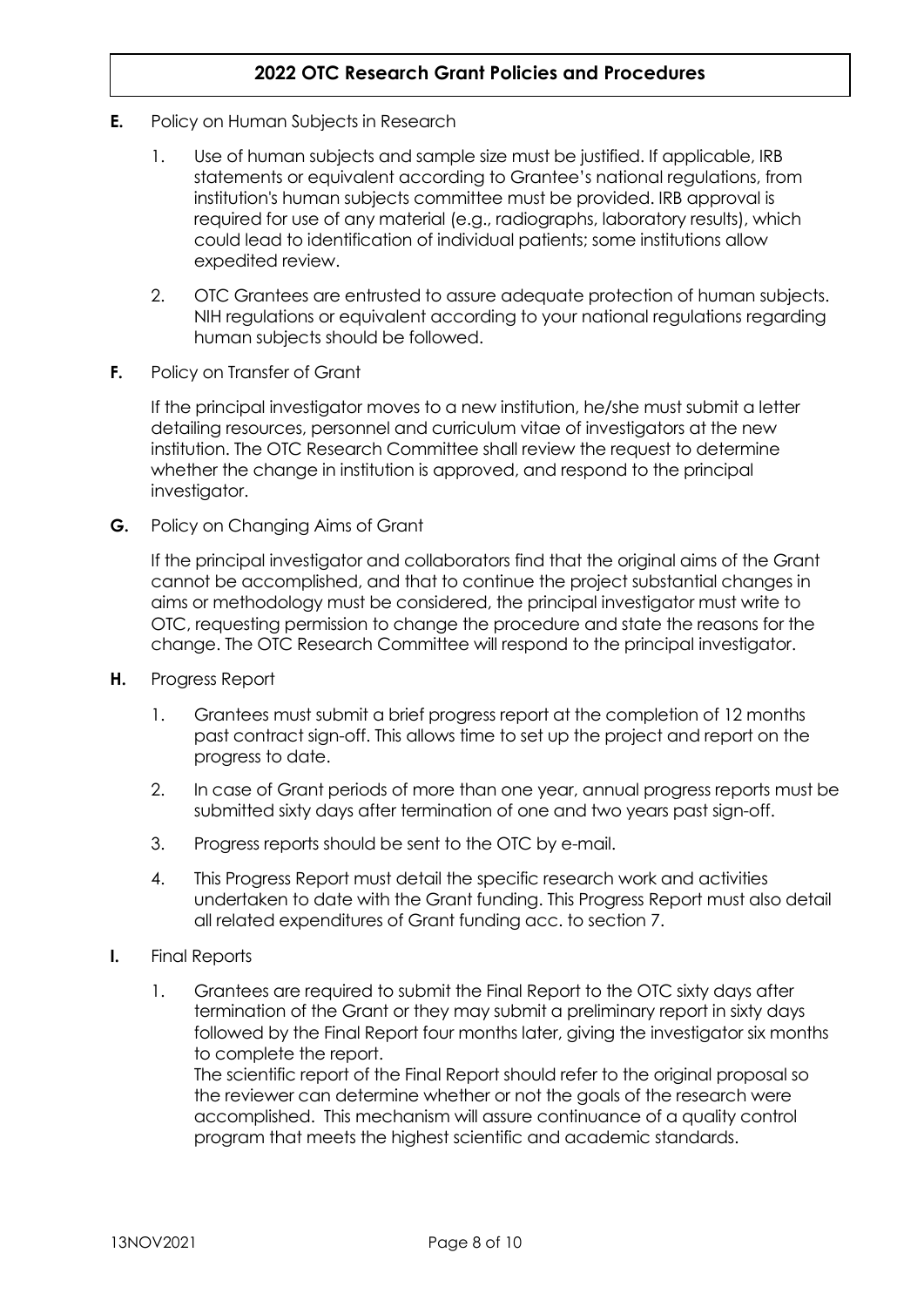- 2. The OTC reserves the right to deny additional Grants to any institution where the Final Reports have not been submitted within six months.
- 3. This Final Report should include details of all results, conclusions, discoveries and related information from research activities, and should expand upon the details set forth in your Progress Report. This Final Report must detail all related expenditures of Grant funding.
- **J.** Output updates

Grantees are required to submit any scientific output related to the project during two years after completion of the project. The output update should include details on presentations, publications (including published abstracts) and obtained funding based on the work performed under the grant.

**K.** Confidentiality

During the period of your research activities hereunder and for a period of One (1) year following receipt of your Final Report, the Research Grant Recipient and OTC undertake mutually that they shall neither give nor make available Confidential Information to any third-party. OTC reserves the right to communicate under confidentiality to the Grant donator(s) a copy of the Progress, Final and Financial Report in order to ensure and document proper use of the Grant money.

Confidential Information as used herein means any technical or non-technical information in written, oral or tangible form, relating to potential patent applications that accrue from your work supported by Grants funded by OTC. Without limitation the reports mentioned above shall be deemed Confidential Information.

You will be free to publish papers to the extent they are consistent with the protection of Confidential Information.

**L.** Patents

If any patents accrue from investigations supported by Grants funded by the OTC, the OTC reserves the right to negotiate a proportionate interest in the royalties.

- **M.** Publication
	- 1. The OTC encourages free publication of research findings by Grantees but requires that the following acknowledgement be used as a footnote on the first page of the text: *"AIDED BY A GRANT FROM OSTEOSYNTHESIS AND TRAUMA CARE (OTC) FOUNDATION"*
	- 2. Also, when a Grantee presents a paper or Power Point presentation at a professional scientific meeting, the above credit line must be included.
	- 3. The OTC should be sent reprints of all papers and publications resulting from work done under a Grant, even those that appear after the Grant has been terminated.
	- 4. The OTC imposes no restrictions on copyrighting publication by Grantees.